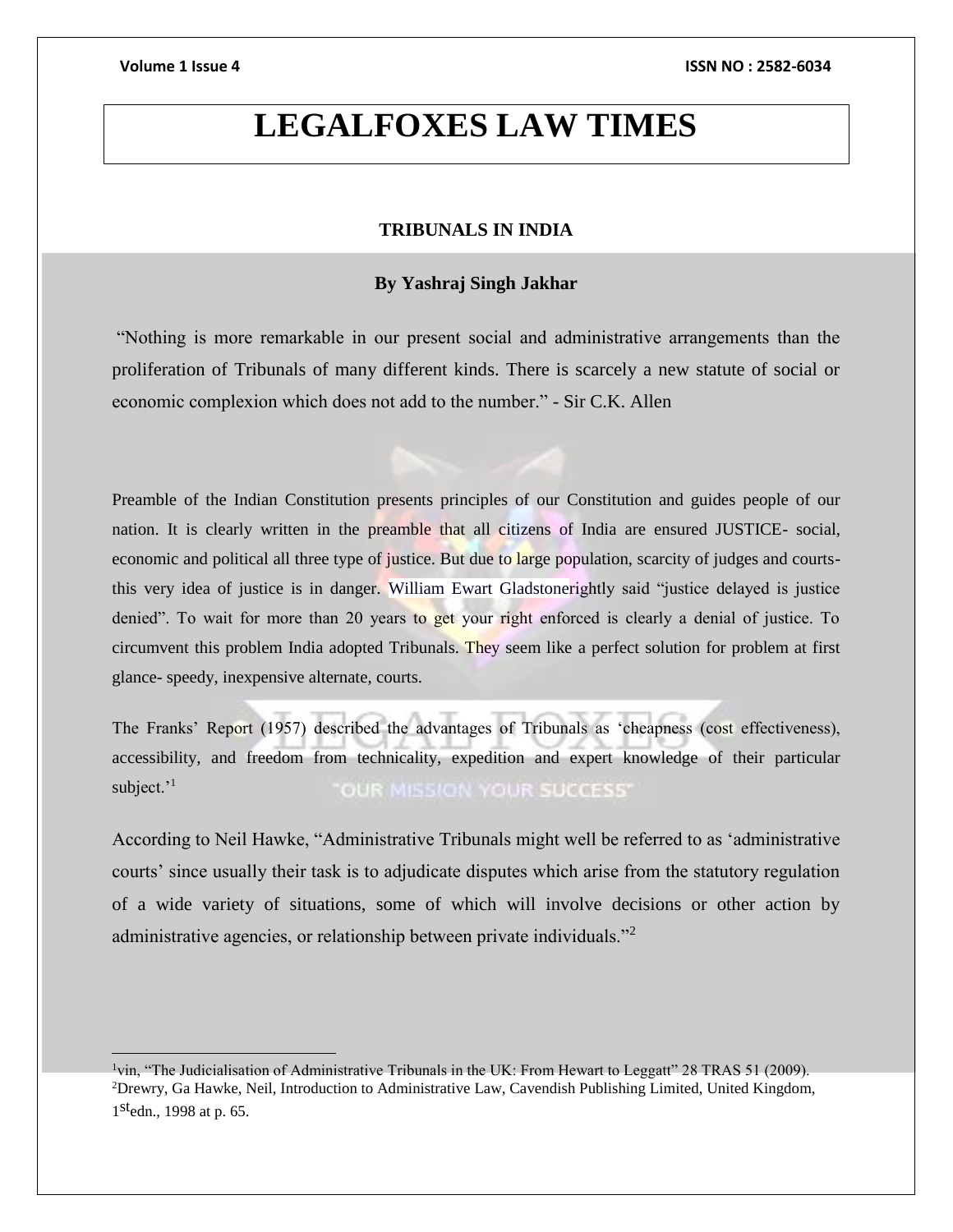In 1958, Law Commission of India in its report recommended the establishment of Tribunals for service matters to relive the courts from the burden of service litigation.<sup>3</sup>

In 1969 a Committee formed under chairmanship of Justice JC Shah by Central Government also recommended for establishment of Tribunals<sup>4</sup>. Similar recommendation were given by Swaran Singh Committee in  $1975$ <sup>5</sup>

The idea of Tribunals found favour in Supreme Court also in case of K.K. Dutta vs Union of India. 6

Thus finally parliament passed the Constitution  $(42<sup>nd</sup> A$ mendment) Act, 1976 which added Part XIV – A to the Constitution and inserted two Articles to the Constitution- Article 323-A and Article 323-B.<sup>7</sup>

# **Features of Article 322-A and Article 323-B-8**

These two Articles were added by the  $42<sup>nd</sup>$ Amendment Act, 1976 and it started a whole new chapter in the Indian administrative law. Both articles shared some common features which are-

• They allow the legislature to set up administrative Tribunal for resolution of dispute between state and individual relating to specified matter, and lay down power and **GRU YOUR SUCCESS** jurisdiction of such Tribunals.

<sup>4</sup> Law Commission of India, 215 REPORT L. CHANDRA KUMAR BE REVISITED BY LARGER BENCH OF SUPREME COURT SHAH COMMISSION REPORT (1977), available at

[http://lawCommissionofindia.nic.in/reports/report215.pdf](http://lawcommissionofindia.nic.in/reports/report215.pdf) Last accessed on 8 June 2020 5 Id.

<sup>6</sup> A.I.R. 1980 S.C. 2056.

 $\overline{a}$ 

<sup>&</sup>lt;sup>3</sup> Law Commission of India, XIV REPORT OF REFORM OF JUDICIAL ADMINISTRATION (1958), available at [http://lawCommissionofindia.nic.in/1-50/Report14Vol1.pdf](http://lawcommissionofindia.nic.in/1-50/Report14Vol1.pdf) Last accessed on 8 June 2020

<sup>7</sup> CONSTITUTION OF INDIA, art. 323-A (2) (d), 323-B (3) (d).

<sup>&</sup>lt;sup>8</sup>Durga Das Basu, Commentary on the Constitution of India, Lexis Nexis Butterworths Wadhwa Nagpur, 8<sup>th</sup>Edition 2011, Vol. 9, Part XIV-A: Tribunals, p.2085- 2086.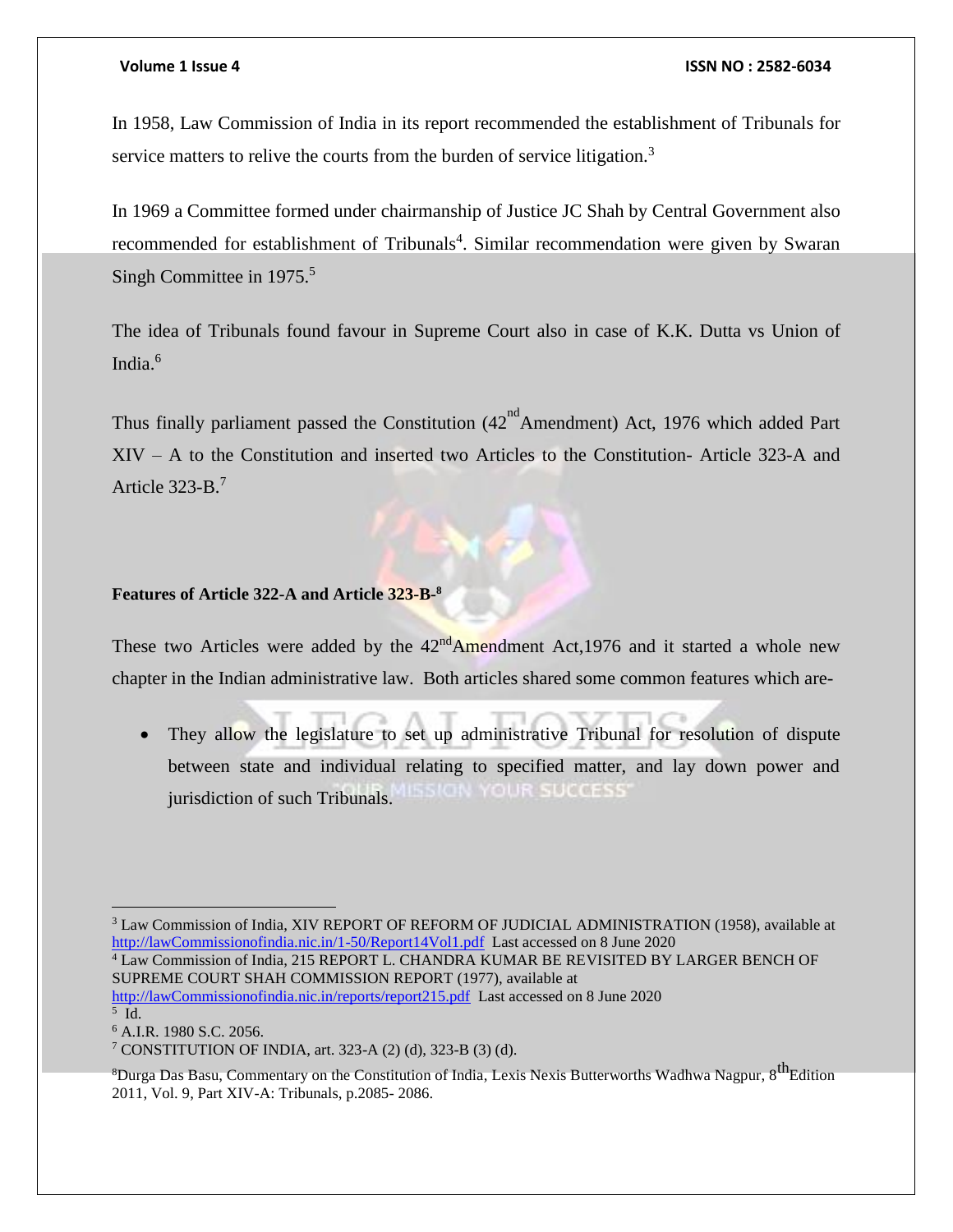- They empower legislature to law down rules to follow in Tribunal regarding procedure, limitation and evidence. They also allow legislature to transfer cases which may be pending before court at the time of establishment of Tribunals.
- They allow legislatures to exclude jurisdiction of all courts except the jurisdiction of Supreme Court under Article 32 or Article 136. The provision of both these articles also override any contrary provision in the Constitution.

However, both articles significantly differ on some points such as-

- Subject matter of Article 323-A is limited to public services. However, subject matter of Article 323-B relates to whole range of matters listed in clause (2) of the article such as labour dispute, taxation, land reforms, essentials goods etcetera.
- Article 323-A gives exclusive power to Union whereas in Article 323-B, the legislative power is divided between both union and state subject their respective legislative competence.

It should be noted that none of the Articles take away legislative competence of legislature to establish Tribunal for subject-matter not listed in the article.<sup>9</sup>

# **A shift from S.P. Sampath Kumar to L Chandra Kumar**

The 42nd Amendment itself did not contain any procedural guideline for Tribunals however they had been since laid down by administrative Tribunal act, 1985 **OUR SUCCESS** 

When Administrative Tribunal Act, 1985 was enacted, its constitutional validity was challenged before Hon'ble Supreme Court in the case of S.P. Sampath Kumar vs UOI<sup>10</sup>. The Constitutional Bench upheld the validity of the Act. Speaking for majority Justice Raganath Mishra observed:

"We have already seen that judicial review by this Court is left wholly unaffected and thus there is a forum where matters of importance and grave injustice can be brought for determination or rectification. Thus, exclusion of the jurisdiction of the High- Courts does not totally bar judicial review... It is possible to set up an alternative institution in place of the High Court for providing judicial review... The

 $\overline{a}$ 

<sup>9</sup>State of Karnataka v. Vishwabharthi House Building Co-op. Society [(2003) 2 SCC 412 (Para 36, 37 and 49): AIR 2003 SC 1043]

<sup>10</sup> (1987) 1 SCC 124: AIR 1987 SC 386: (1987) 1 SCR 435.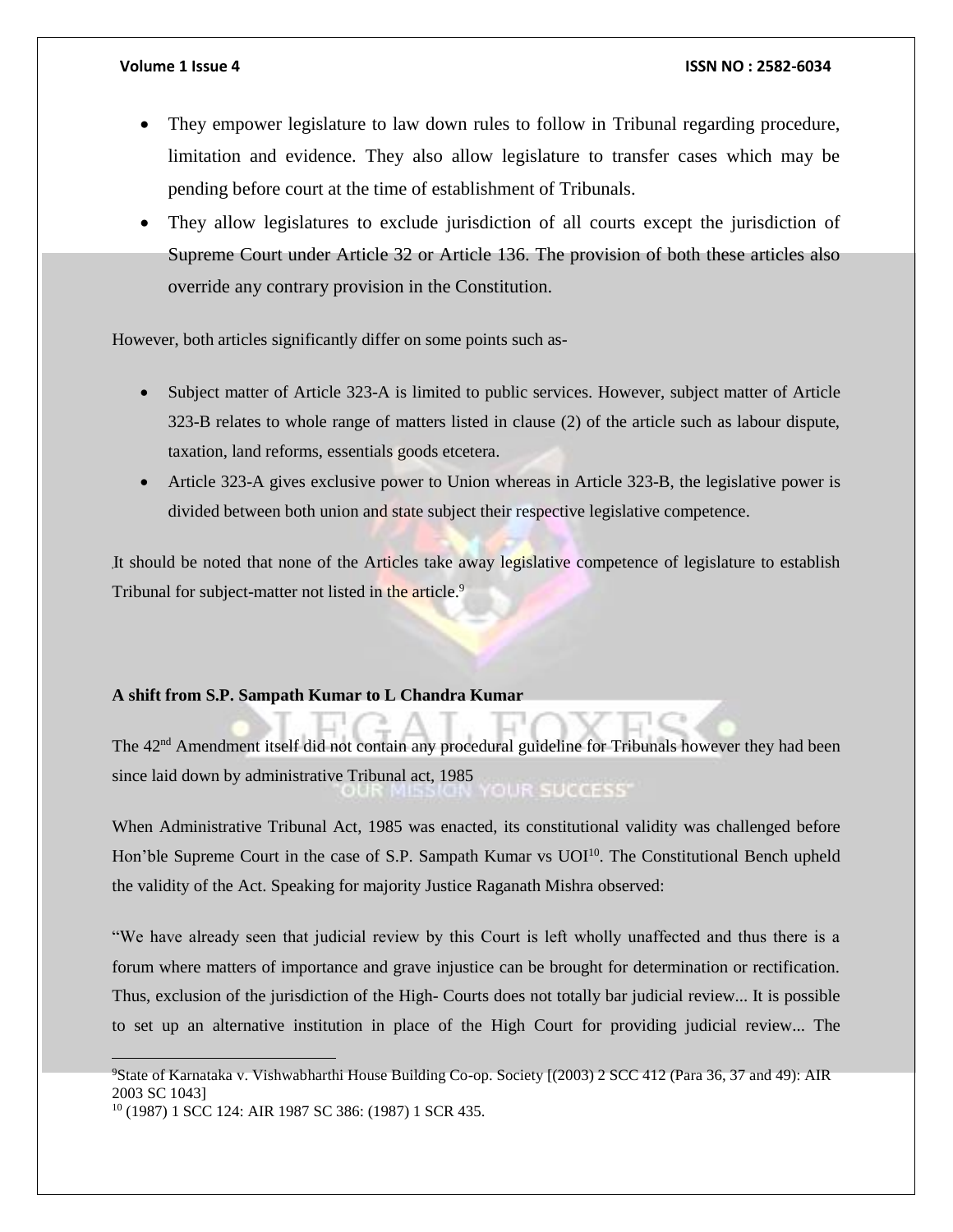Tribunalhas been contemplated as a substitute and not as supplemental to the High Court in the scheme of administration of justice... What, however, has to be kept in view is that the Tribunal should be a real substitute for the High- Court not only in form and de jure but in content and de facto... Under Sections 14 and 15 of the Actall powers of the Court in regard to matters specified therein vest in the Tribunal either Central or State. Thus, the Tribunal is the substitute of the High Court and is entitled to exercise the powers thereof."

A Division Bench of Supreme Court led by Justice Kuldip Singh in case of L. Chandra Kumar held that decision given in Sampath Kumar need to reconsidered with fresh look and referred the case to larger bench of seven judges. This whole question of constitutional validity of Administrative Tribunal act, 1985 once again came under scrutiny of Hon'ble Supreme Court in L. Chandra Kumar vs UOI.<sup>11</sup>

In this case, apex court reasoned that fundamental constitutional safeguards which ensure the independence of judges of High Courts and Supreme Court are not available to the members sitting in Tribunal. Thus, they cannot be considered as an effective substitute for High Courts in function of constitutional interpretation and hence came to conclusion that Tribunal can only play a supplemental role to High Court, not substitutional role. Apex court held that Section 28 of the Administrative Tribunals Act, 1985, Cause (3) (d) of Article 323-B and clause (2) (d) of Article 323-A to the extent that they exclude jurisdiction of High Courts and Supreme Court under article 32, 226, 227 of constitution were held unconstitutional.Chief justice Ahmadi speaking unanimously held:

"Administrative Tribunals under Article 323-A could examine the constitutional validity of various statutes or rules. There would be one exception to this rule: the administrative Tribunals would not be competent to examine the validity of the statute under which they are created. In such cases, the appropriate High Court would have to be approached directly. Barring cases where the constitutionality of the parent Act is challenged, all questions regarding services must be raised only before an administrative Tribunal and only writ appeals could go to a Division Bench of a High Court. From a decision of a High Court's Division Bench, an appeal could be preferred under Article 136 of the Constitution of India to the Supreme Court".

## **Features of Tribunals**

A Tribunal is not a court per se but it is also not an administrative department of government. Functions of Tribunal are both judicial and functional hence Tribunal are quasi-judicial in nature.

 $\overline{\phantom{a}}$ 

 $11$  (1997) 3 SCC 261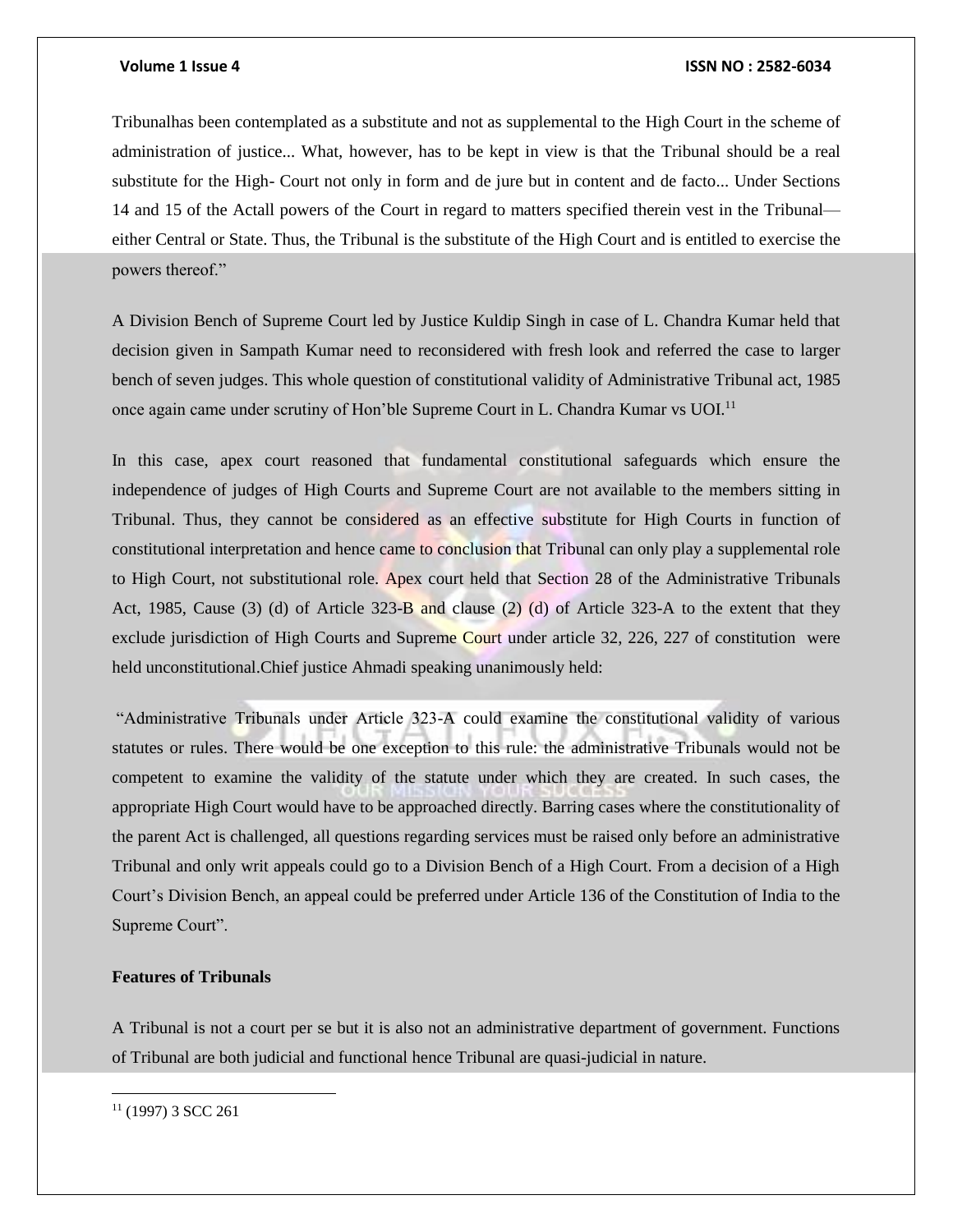Tribunal cannot delegate its function to other authority. It has to follow principles of natural justice and cannot give decision without giving opportunity of being heard to both parties.

Tribunal must record finding of facts and give reasons for its decisions. Tribunals can take preventive measure such as rate-fixing etcetera.

Tribunals have right to initiative where they do not have to wait like regular courts for parties to come with their disputes. It is evident that sometime preventive actions are more important and effective than punishing a person after breach of any legal provision

Tribunals have inherent power to regulate their procedure subject to the requirement in their parent statue. This is done so that they can expedite the proceeding by bypassing cumbersome procedure. The proceeding of Tribunal is considered to be judicial proceeding for the purpose of Section 345 and Section 346 of CPC, 1974<sup>12</sup> and Section 193, 195 and 228 of the IPC, 1860.<sup>13</sup>

Technical rule of evidence do not apply to their proceeding and they have wide range of discretionary power to decide admissibility of document, onus of proof and can even rely on hearsay evidence.

Justice Krishna Iyer observed in State of Haryana vs Rattan Singh<sup>14</sup>: "It is well settled that in a domestic enquiry the strict and sophisticated rules of evidence under the Indian Evidence Act may not apply. All materials which are logically probative for a prudent mind are permissible. There is no allergy to hearsay evidence provided it has reasonable nexus and credibility. It is true that departmental authorities and administrative Tribunals must be careful in evaluating such material and should not glibly swallow what is strictly speaking not relevant under the Indian Evidence Act... The essence of a judicial approach is objectivity, exclusion of extraneous materials or considerations and observance of rules of natural justice."

The exemption granted to Tribunals from law of evidence has been subject to most debates in public. Law of evidence was developed due to necessity of jury system. Due to untrained nature of jurors, the courts found it necessary to apply prelim purification of evidence being presented

 $\overline{a}$ 

<sup>&</sup>lt;sup>12</sup> The Code of Criminal Procedure, 1973: Sec. 345- Procedure in certain cases of contempt; Sec. 346- Procedure where Court considers that case should not be dealt with under section 345

<sup>&</sup>lt;sup>13</sup> The Indian Penal Code, 1860: Sec. 193- Punishment for false evidence; Sec. 195- Giving or fabricating false evidence with intent to procure conviction of offence punishable with imprisonment for life or imprisonment; Sec. 228- Intentional insult or interruption to public servant sitting in judicial proceeding.

<sup>14</sup> (1977) 2 SCC 491 (493): AIR 1977 SC 1512 (1513)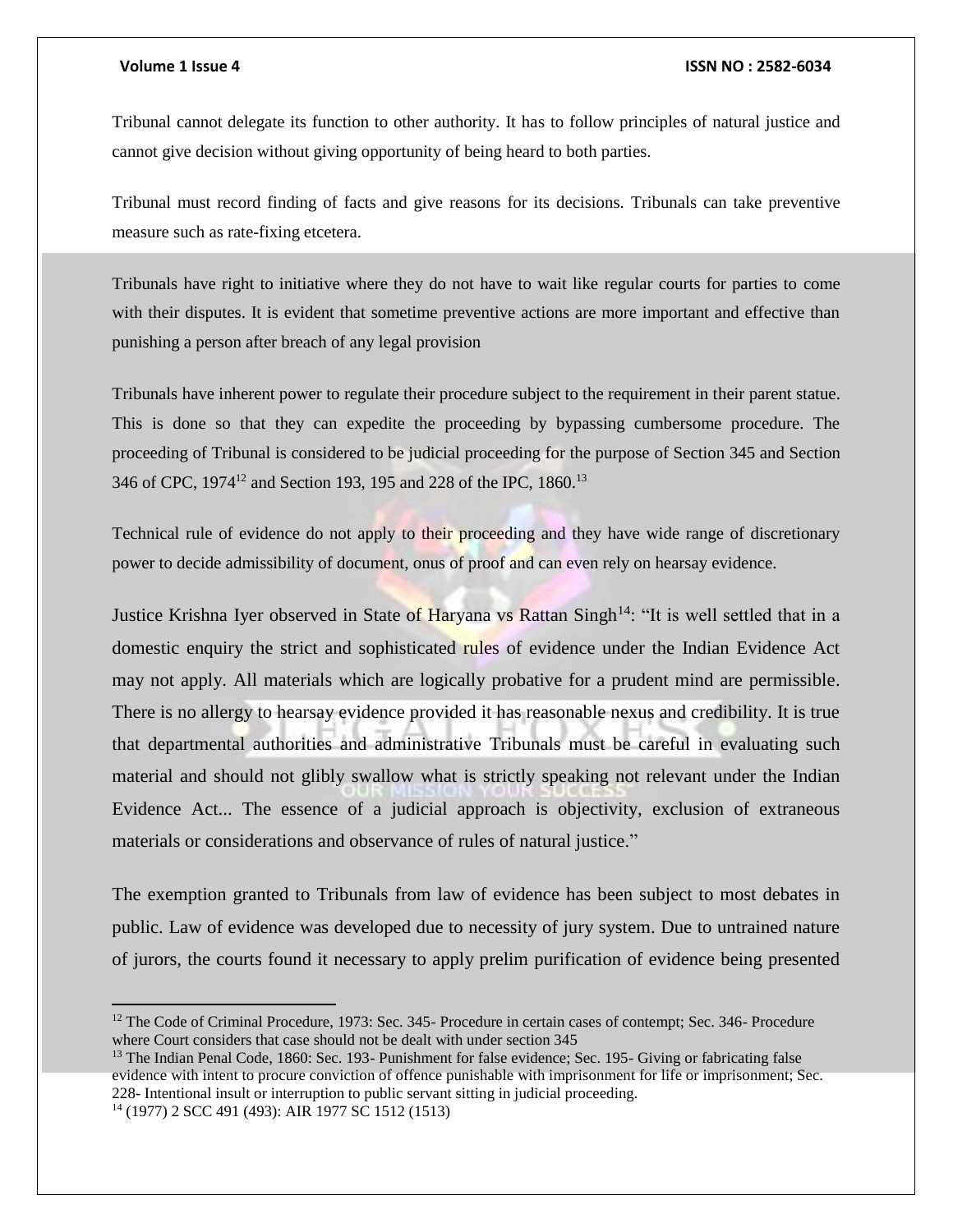in court and as Tribunals do not have juries this necessity is gone. It also has other positive result such as the proceedings of Tribunal are not delayed by argument upon technicalities of evidence, appeals on point of evidence and objection to evidence, it also helps in prevention of miscarriage of justice by technicalities.<sup>15</sup>

Principle of separation of power has been held as basic structure of Constitution of India, however petitioner have contended again and again over time that Tribunal violates principle separation of power. Tribunal cum regulatory bodies such as Competition Commission of India are entrusted with both functions i.e. regulatory and adjudicatory. To circumvent the violation of separation of power and to comply with guideline of Sampath Kumar case, what does legislature do is essentially create and appellate Tribunal over these body thus biding by Sampath Kumar case but throwing out principal of separation of power.

# **Result of Tribunalistaion**

Insanity is doing the same thing over and over and expecting different results."-

Albert Einstein

The sole purpose behind the establishment of administrative Tribunal was to provide an alternate expeditious justice delivery mechanism. If available data is an indicator then this trend has been wholeheartedly discouraging. As said, the data does not lie, the available data clearly shows the miserable conditions of the Tribunal in which they are currently in India.

As of July 2017 the top five central Tribunals (CAT, RCT, DRT, CEST, and ITAT) in the country have a combined backlog of over 3.50 lakh cases.<sup>16</sup>

Qualitatively speaking, 91% speaking cases of Principal Bench of Central Administrative Tribunal had been upheld thus some may say that they have performed well<sup>17</sup>.

There is no available data for recent years or how many of those cases have been upheld in Apex Court. But, the Supreme Court always see the decision by Tribunal with a sense of doubt with a remarkable exception being Income Tax appellate Tribunal which was projected as role model at

<sup>15</sup> Warren H. Pillsbury Harvard Law Review, Vol. 36, No. 5 (Mar., 1923), pp. 583-592

<sup>&</sup>lt;sup>16</sup> Law Commission of India, 272 Report "Assessment of Statutory Frameworks of Tribunals in India", available at [http://lawCommissionofindia.nic.in/reports/Report272.pdf](http://lawcommissionofindia.nic.in/reports/Report272.pdf) Last accessed on 8 June 2020

<sup>&</sup>lt;sup>17</sup> See: Statement/Graphs, http://cgat.gov.in/, Last accessed on 8 June 2020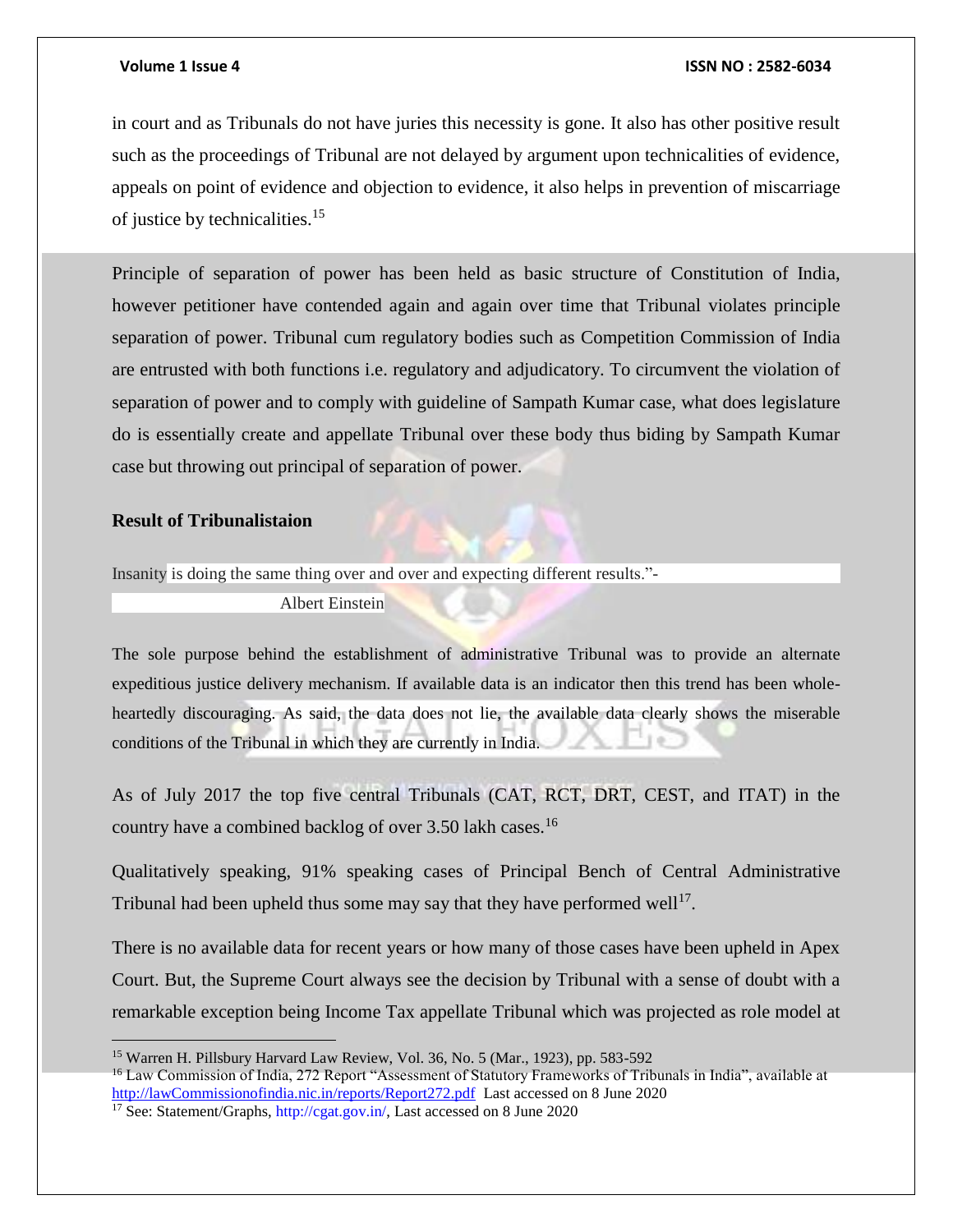UNDP event. CJ Bobde said "ITAT has made its mark for professional excellence, an exception to general perception of Tribunalisation."<sup>18</sup>

# **Recommendation of Law Commission**

Law Commission has highlighted problems of overburdened judiciary and reforms required in Tribunals. The Law Commission of India in its 272 report recommended for change in the way of selection of members

Commission stated that role of government in selection of members should be minimal as government is a party in typically every litigation it is important that the members are impartial. To achieve this the Commission recommenced formation of selection committee headed by Chief Justice of India or sitting judge of Supreme Court and having two nominees of Central Government. This committee should be responsible for selecting chairman, vice chairman and judicial members of the Tribunals.<sup>19</sup>

In its 162<sup>nd</sup> report Commission recommended establishment of National Appellate Administrative Tribunal headed by either Chief Justice of High Court or judge of Supreme Court thus according a status higher then High Court in practical terms.<sup>20</sup>

In its  $215th<sup>21</sup>$  report Commission recommended for taking a fresh look at the Chandra Kumar case by a larger bench of Supreme Court which was again affirmed by Commission in its 272 report where the Commission said that High Court are not inviolable as Supreme Court and allowing the decision of Tribunal to be heard by High Court defeats the basic purpose for which **OUR MISSION YOUR SUCCESS'** Tribunal were set up. $22$ 

# **A global perspective-**

**(A)France-**

 $19$  Supra 16

 $\overline{a}$ 

 $21$ Supra 4

<sup>&</sup>lt;sup>18</sup>[https://www.livelaw.in/pdf\\_upload/pdf\\_upload-369525.pdf](https://www.livelaw.in/pdf_upload/pdf_upload-369525.pdf) Last accessed on 8 June 2020

<sup>&</sup>lt;sup>20</sup> Law Commission of India, 162 Report "Review of functioning of central administrative Tribunal", available at [http://lawCommissionofindia.nic.in/reports/Report162.pdf](http://lawcommissionofindia.nic.in/reports/Report162.pdf) Last accessed on 8 June 2020

 $22$ Supra 16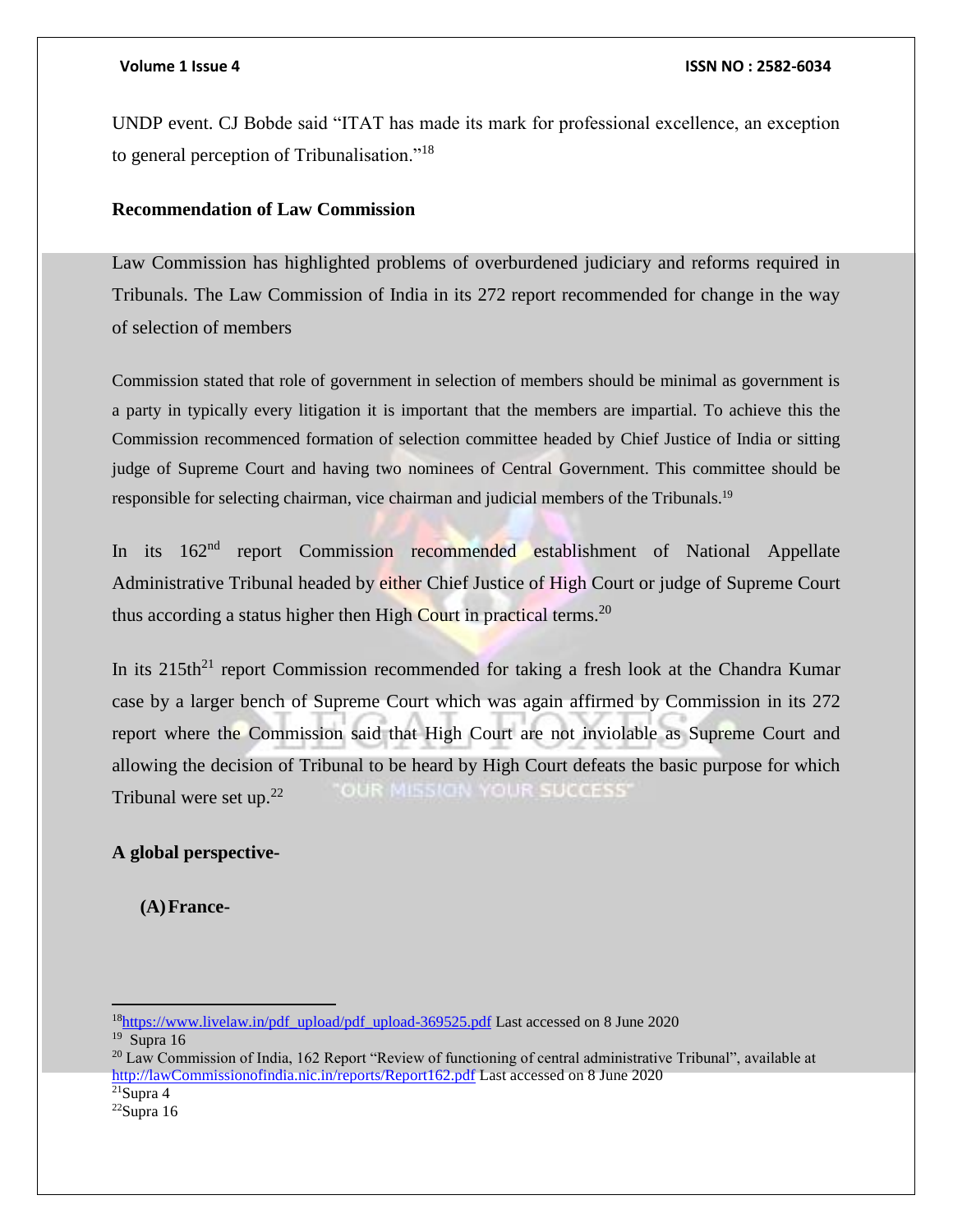In France, there is three tier administrative court system operation in pyramidal form. At the top is "Conseil D' Etat" (Council of State) which is also a final court of appeal. Below it are 7 regional "CoursAdministratives D' Appel" (administrative courts of appeal followed by 35 "TribunauxAdministratifs" (administrative Tribunals). These administrative Tribunals are the first form court.

Members in counseil d etat are selected in two way examination and invitation. Majority of members are selected from national school of administration (l'EcoleNationale d' Administration) A highly competitive school with double sieve ensuring person of highest intellectual capabilities are recruited. The other method is by invitation in people who have already distinguished themselves in practice in public administration are selected. They are generally older and more experienced. This ensures there is combination of practical and theoretical expertise. Members of lower court are also selected in similar fashion. Member of lower courts are also conferred with status of ir-removability where they cannot be transferred without their consent even in form of promotion.<sup>23</sup>

### **(B) England-**

Tribunals are one of the most important part of judicial system of England. There are large number of Tribunals in England for various issues such as employment, immigration, property rights etcetera.<sup>24</sup> In 2007 British parliament enacted Tribunals, Courts and Enforcement Act, 2007. This Act introduced a new system of two generic Tribunal with single appeal structure. Power were given to Lord Chancellor to head and watch functioning of Tribunals, he was also given duty to provide administrative support to new Tribunals. A new transforming public service was formed to provide administrative support to new Tribunals.<sup>25</sup>

"OUR MISSION YOUR SUCCESS"

### **CONCLUSION-**

 $\overline{a}$ 

It is evident from all the material placed above that Tribunals are no doubt a wonderful mechanism to reduce the burden on our justice system and provide, litigants faster and cheaper justice delivery mechanism. But it is also evident from above facts that till now these Tribunals have failed miserably. There can be several reason attributed to it. Various Law Commission reports have also given various

<sup>&</sup>lt;sup>23</sup> Advantages and Disadvantages of Administrative Adjudication, http://www.abyssinialaw.com/root/studyonline/item/314-the-advantages-and-disadvantages-of-administrative- adjudication. Last accessed on 8 June 2020  $24$ Creyke, Robin, Tribunals in the Common Law World, The Federation Press, United Kingdom, 2008 at p. 20.

<sup>&</sup>lt;sup>25</sup> Excerpts from the 'Explanatory Notes to the Tribunals, Courts and Enforcement Act, 2007' prepared by the Ministry of Justice, British Parliament.